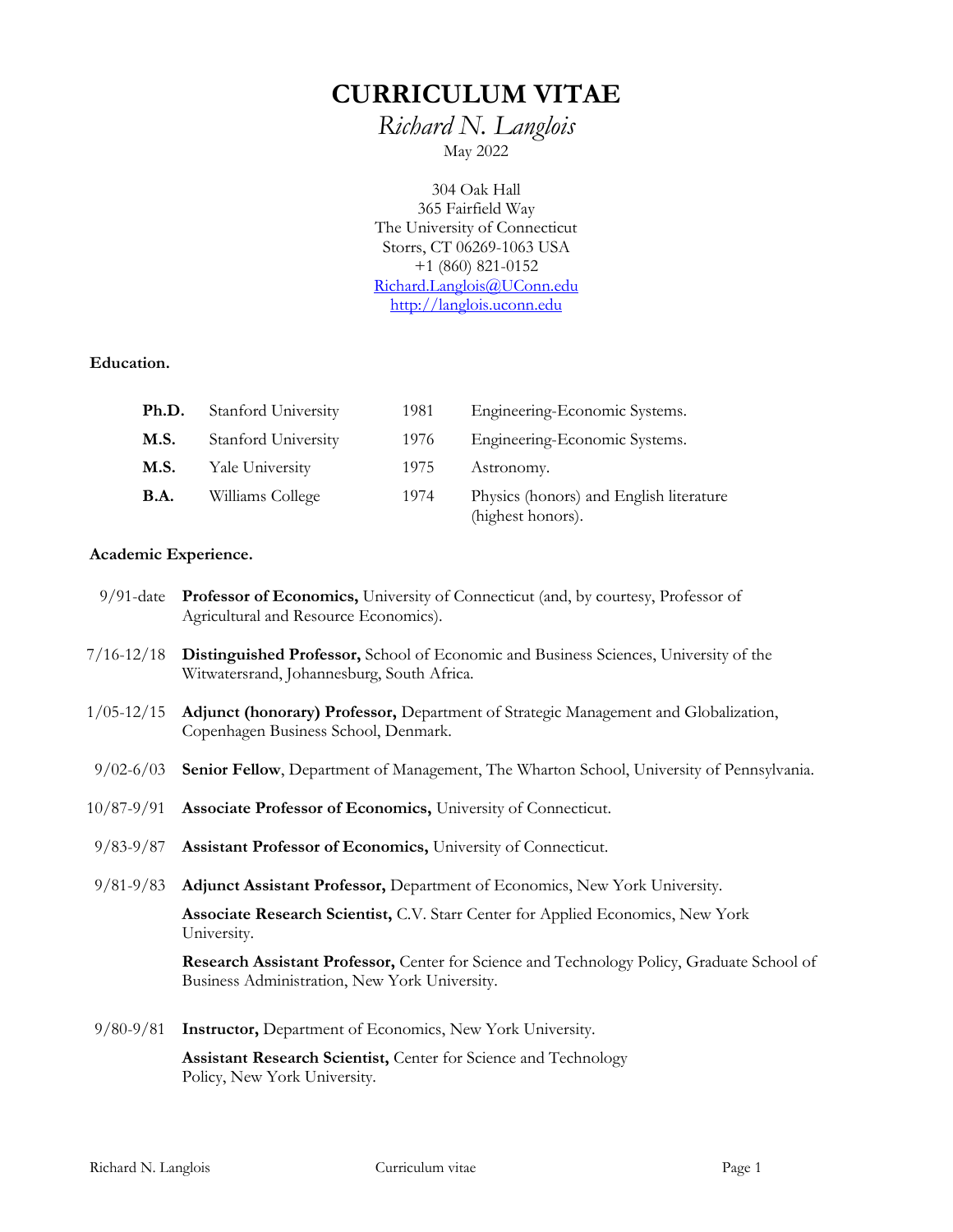### **Honors and Awards**

- Named Distinguished Professor, School of Economic and Business Sciences, University of the Witwatersrand, Johannesburg, South Africa (2016-2018).
- Research Excellence Award (Social Sciences), College of Liberal Arts and Sciences, University of Connecticut, April 2015.
- Named a founding Honorary President of the World Interdisciplinary Network for Institutional Research (WINIR), June 2013.
- Inducted into the [Connecticut Academy of Arts and Sciences,](http://www.yale.edu/caas/) March 29, 2011.
- University of Connecticut Alumni Association 2007 Faculty Excellence Award in Research (Humanities/Social Sciences).
- Co-recipient of the 2006 Schumpeter Prize of the International Joseph A. Schumpeter Society.
- Provost's Research Excellence Award, University of Connecticut, 2006.
- Named Adjunct (Honorary) Professor in Strategy and Business History, Department of Management, Politics, and Philosophy, Copenhagen Business School, January 7, 2005, Copenhagen, Denmark. (Professorship transferred to the Department of Strategic Management and Globalization, 2011.)
- Grillo Family Faculty Award, Department of Economics, University of Connecticut: for research 2004 and for teaching 2011.
- Chancellor's Research Fellowship, 2002-2003.
- Voted "Most Appreciated Faculty Member" by the Association of Graduate Economics Students, Department of Economics, University of Connecticut, 1997-98 and 2000-01.
- Newcomen Award for the best paper in *Business History Review*, 1992.

#### **Advisory and editorial positions.**

- North American co-editor, *Journal of Institutional Economics*.
- Member, advisory board, Danish Research Unit in Industrial Dynamics (DRUID), Copenhagen Business School and Aalborg University (1996-2008).
- Member, Board of Management, [International Joseph A. Schumpeter Society](http://www.iss-evec.de/) (2006-2010).
- Member, editorial board, *Journal of Evolutionary Economics*.
- Contributing Editor, *The Independent Review.*

#### **Highlights of recent professional activities.**

- Panelist, [Panel on Innovation, IP, and Antitrust Tools Reconsidered,](https://www.youtube.com/watch?v=zX9E5O-a_Zw&t=19728s) conference on Dynamic Competition and Public Policy, organized jointly by the Regulatory Studies Center at George Washington University and the [Schumpeter Project](https://itif.org/about-itif-schumpeter-project-competition-policy-innovation-economy) of the Information Technology and Innovation Foundation, April 14, 2022, Washington, DC.
- Keynote speaker, conference on "Big Tech: Monopoly's Second Moment?" sponsored by the Rotman School of Management and the Long Run Initiative, University of Toronto, October 2, 2020.
- Panelist, seminar on "Is Big Business Bad? The Law and Economics of Innovation, Entrepreneurship and Antitrust," International Center for Law & Economics, November 22, 2019, Ft. Lauderdale, Florida.
- Invited Participant, Conference on the "[New Enlightenment](https://www.panmure2019.com/major-themes)," July 1-2, 2019, Edinburgh, Scotland.
- Keynote address, Scientific Workshop on the 4th Industrial Revolution: Business Model Innovation, Local Ecosystems and Global Competition, March 23, 2018, University of Trento, Italy.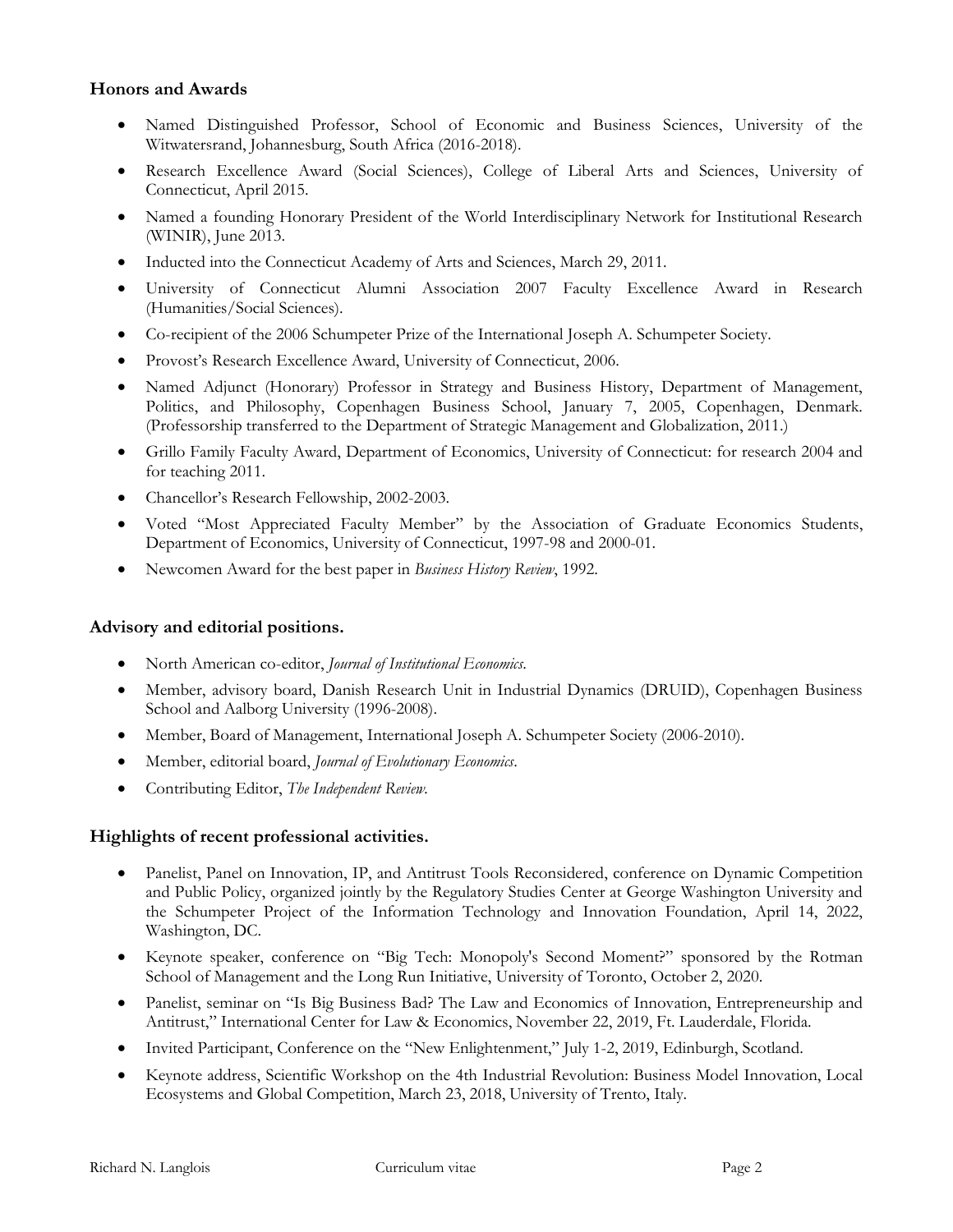- Keynote address, WINIR Symposium on "the Legacy of Ludwig Lachmann: Interdisciplinary Perspectives on Institutions, Agency and Uncertainty," April 11-13, 2017, Johannesburg, South Africa.
- Invited written evidence, UK House of Lords inquiry into [online platforms and the EU Digital Single](http://www.parliament.uk/business/committees/committees-a-z/lords-select/eu-internal-market-subcommittee/inquiries/parliament-2015/online-platforms/)  [Market,](http://www.parliament.uk/business/committees/committees-a-z/lords-select/eu-internal-market-subcommittee/inquiries/parliament-2015/online-platforms/) January 2016.
- Invited speaker, International Workshop on Institutions and Economic Change, September 20-21, 2013, Hitchin, Hertfordshire, UK.
- Director, Intensive Course on Modularity and Design for Innovation, Fourteenth Trento Summer School, Programme in Adaptive Economic Dynamics, University of Trento, July 1-12, 2013, Trento, Italy.
- Breakfast Keynote, "The Digital Inventor: How Entrepreneurs Compete on Platforms," February 24, 2012, George Mason University School of Law, Arlington, VA.
- Sponsored talk on "Insights from Joseph Schumpeter for These Trying Economic Times," November 8, 2011, BB&T Center for the Study of Capitalism, Wake Forest University, Winston-Salem, North Carolina.
- Keynote address, Conference on "Open Source, Innovation, and New Organizational Forms," August 1, 2011, Institutions and Political Economy Group, University of the Witwatersrand, Johannesburg, South Africa.
- Invited speaker, conference on "Institutions and National Competiveness," August 9-11, 2010, Chung-Ang University, Seoul, South Korea.
- Invited speaker, conference on "The Future of Industry and Innovation in Asia: Firms, Networks and Alliances," July 8-9, 2010, Stanford University.
- Named [Visiting International Fellow,](http://www.aimresearch.org/index.php?page=alias-28) Advanced Institute of Management Research (UK), June 2010. Visited and lectured in Lancaster, London, and Edinburgh.
- Sponsored Lecture on Joseph Schumpeter, Engineering Program and Department of Economics, Union College, October 1, 2009, Schenectady, New York.
- Invited speaker, Symposium on Joseph Schumpeter: His Work and Legacy, Minda de Gunzburg Center for European Studies, April 18, 2008, Harvard University.
- Invited participant, International Workshop on Marshall and the Marshallians on Industrial Economics, Hitotsubashi University, March 15-16, 2008, Tokyo, Japan.
- Invited participant, Kyoto International Conference on Evolutionary Dynamics of Business Groups in Emerging Economies, Kyoto University and Doshisha University, November 26-28, 2007, Kyoto, Japan.
- Invited speaker, 7th International Symposium on Evolutionary Economics, "Evolutionary Theory, Self-Reproduction and Economic Development," Institute of Economics, Russian Academy of Science, September 14-15, 2007, Pushchino, Russia.
- Keynote lecturer, international workshop on "Internal Organisation, Cooperative Relationships among Firms and Competitiveness," January 19-20, 2007, Lucca, Italy.
- Invited lecturer, European Summer School in the New Institutional Economics, May 15-20, 2006, Cargèse, Corsica.
- Delivered two days of lectures on the economics of organization at Beijing Jiaotong University, March 22 and 24, 2005, Beijing, China.
- Director, Intensive course in institutional economics, Fifth Trento Summer School, Programme in Adaptive Economic Dynamics, University of Trento, June 28-July 9, 2004, Trento, Italy.
- Delivered the Graz Schumpeter Lectures, June 3-8, 2004, Graz, Austria.
- Invited participant, National Science Foundation workshop on "Science of Design: Software-Intensive Systems," November 2-4, 2003, Airlie, Virginia.
- Presenter and panelist, Leverhulme conference on "Digital Transformations: ICT's Impact on Productivity: Economies, Industries and Firms," London Business School, October 1, 2003.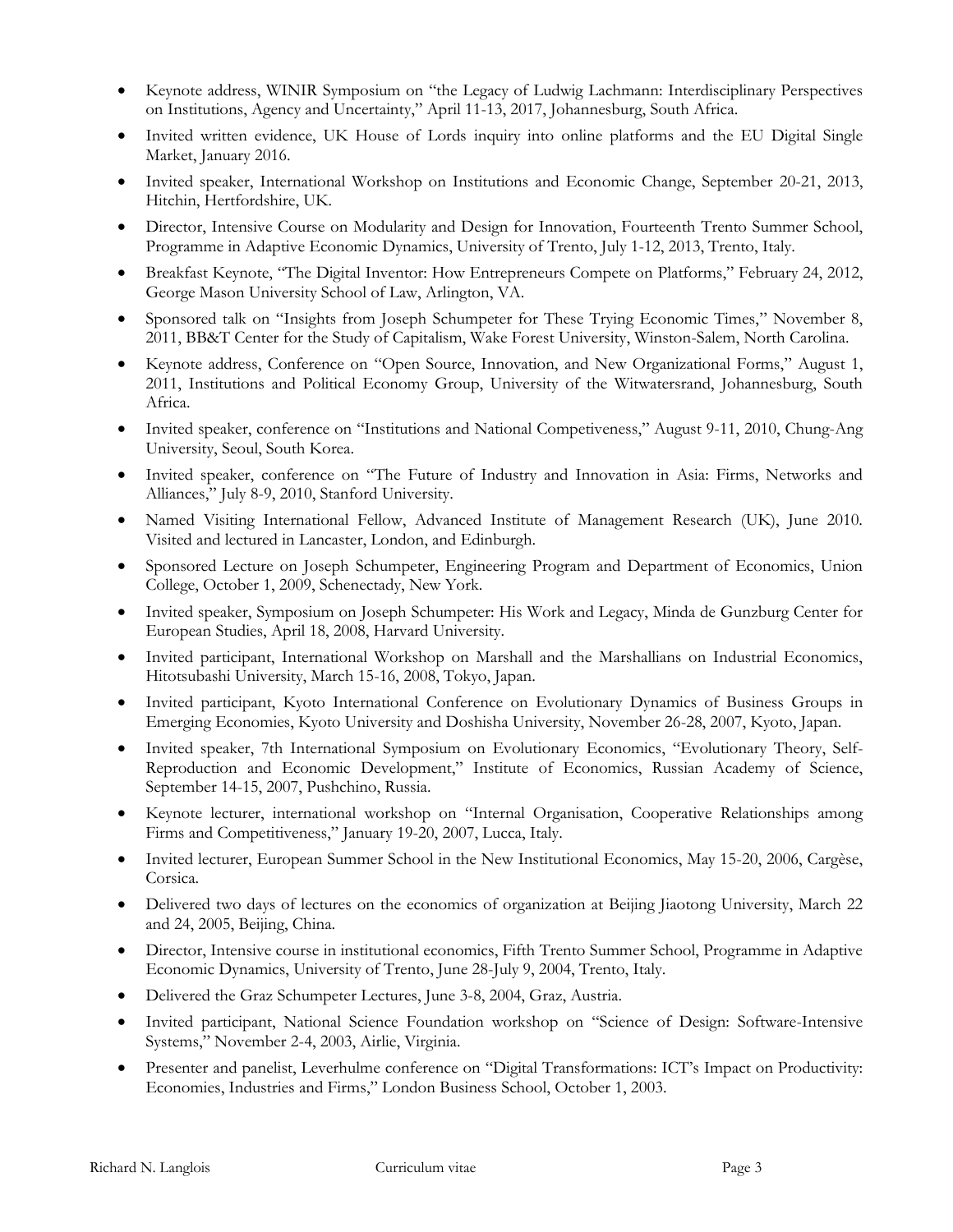- Keynote speaker, international conference on "The Evolution of Institutions and the Knowledge Economy," October 4-5, 2002, Debrecen, Hungary.
- Keynote speaker, Second Brazilian Seminar on the New Institutional Economics, March 21-23, 2001, Campinas, Brazil.
- Faculty speaker, first annual Social Science Research Council-MacArthur Foundation graduate student workshop, August 7-8, 1998, Airlie, Virginia.
- Invited speaker, Economic Outlook Conference, Asia Pacific Economic Cooperation Forum (APEC), May 16, 1998, Xiamen, China.
- Keynote address, annual meeting of the European Association for Research in Industrial Economics (EARIE), September 5, 1995, Juan-les-Pins, France.
- Book launch of Langlois and Robertson, *Firms, Markets, and Economic Change*, Institute of Economic Affairs, June 29, 1995, London.

### **Publications.**

### **Books and Monographs.**

Richard N. Langlois, *The Corporation and the Twentieth Century: the Economic, Institutional, and Intellectual History of American Business Enterprise*. Princeton, Princeton University Press, 2023.

Richard N. Langlois, *The Dynamics of Industrial Capitalism: Schumpeter, Chandler, and the New Economy.* The Graz Schumpeter Lectures 2004. London: Routledge, 2007. Paperback edition, 2014. Japanese translation from Keio University Press. **Recipient of the [2006 Schumpeter Prize](http://www.iss-evec.de/schumpeter_prize.htm) of the International Joseph A. Schumpeter Society.**

Richard N. Langlois, Tony Fu-Lai Yu, and Paul L. Robertson, eds., *Alternative Theories of the Firm*. Cheltenham: Edward Elgar, three volumes, 2003.

Raghu Garud, Arun Kumaraswamy, and Richard N. Langlois, eds., *Managing in the Modular Age: Architectures, Networks and Organizations*. Oxford: Blackwell Publishing, 2003. (Simultaneously in hardcover and paperback.)

Richard N. Langlois and Paul L. Robertson, *Firms, Markets, and Economic Change: A Dynamic Theory of Business Institutions.* London: Routledge, 1995. (Simultaneously in hardcover and paperback. Electronic edition 2002.) Spanish translation as *Empresas, Mercados y Cambio Económico*. Barcelona: Proyecto A Ediciones, 2000. Japanese translation, NTT Publishing, 2004.

Don Lavoie, Howard Baetjer, William Tulloh, and Richard Langlois, *Component Software: A Market Perspective on the Coming Revolution in Software Development.* Special Research Report, Patricia Seybold Group, Boston, April 1993.

Richard N. Langlois, Thomas A. Pugel, Carmela S. Haklisch, Richard R. Nelson, and William G. Egelhoff, *Microelectronics: An Industry in Transition.* London: Unwin Hyman, 1988.

Richard N. Langlois, ed., *Economics as a Process: Essays in the New Institutional Economics.* New York: Cambridge University Press, 1986. (Paperback edition, 1989.)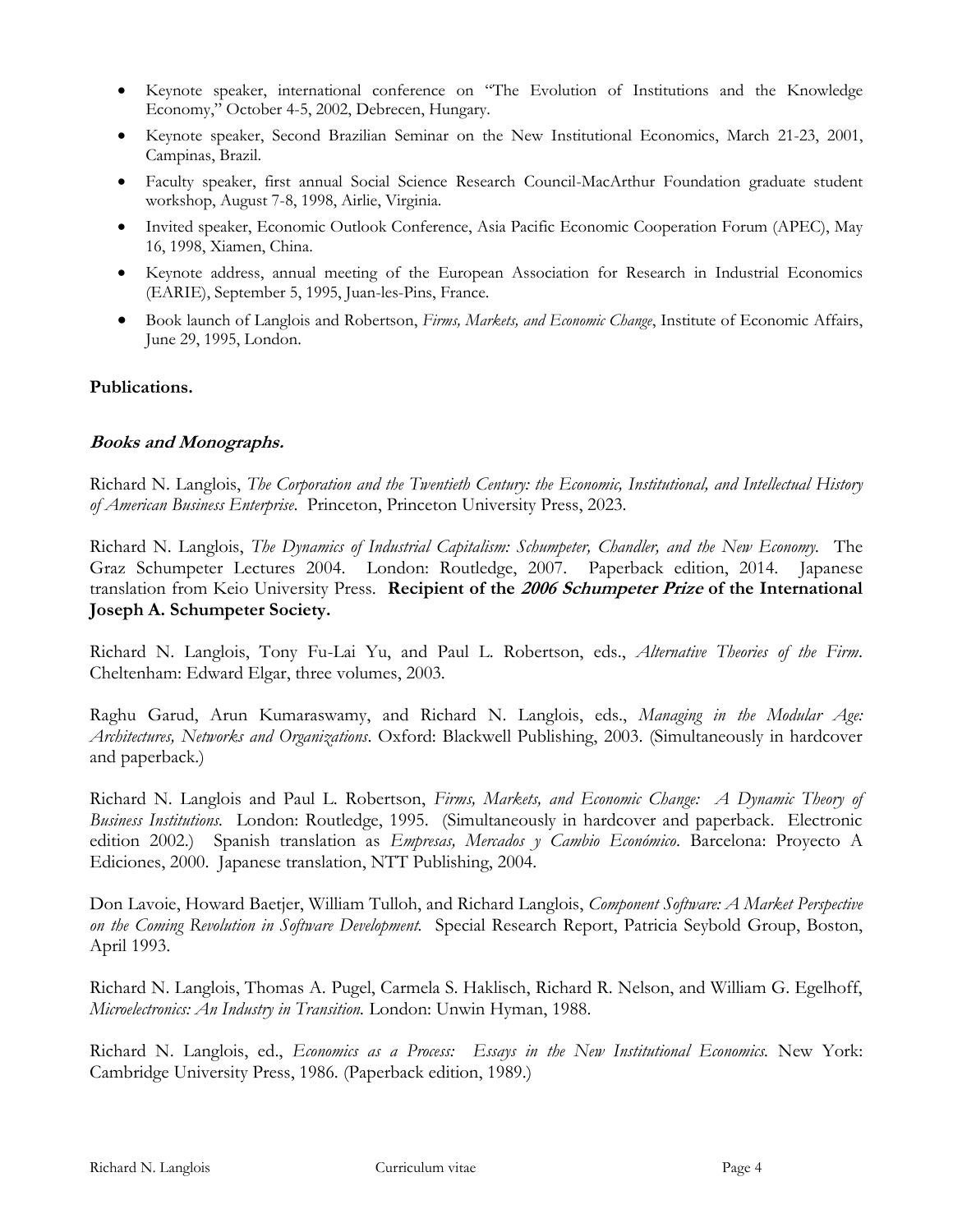Herbert I. Fusfeld and Richard N. Langlois, eds., *Understanding R&D Productivity*. Elmsford, New York: Pergamon Press, 1982. Russian translation as *Ėffektivnost' nauchnykh issledovaniĭ i razrabotok*. Moscow: Ėkonomika, 1986.

Herbert I. Fusfeld, Richard N. Langlois, and Richard R. Nelson, *The Changing Tide: Federal Support of Civilian Sector R&D*. Center for Science and Technology Policy, Graduate School of Business Administration, New York University, November 1981.

## **Articles Published or in Press.**

"Modularity, Identity, and the Constitutional Diagonal," *Industrial and Corporate Change*, paper for the special issue "The Power of Modularity Today: 20 Years of 'Design Rules,'" in press.

"Identity, Religion, and the State: the Origin of Theocracy" (with Metin M. Coşgel and Thomas J. Miceli), *Journal of Economic Behavior and Organization* **179**: 608-622 (November 2020).

"[The Corporation Is Not a Nexus of Contracts.](https://richard-langlois.uconn.edu/wp-content/uploads/sites/1617/2019/09/10-Chapter-10-Langlois.pdf) It's an iPhone," in Francesca Gagliardi and David Gindis, eds., *Institutions and Evolution of Capitalism: Essays in Honour of Geoffrey M. Hodgson*. Cheltenham: Edward Elgar, 2019, pp. 142-156.

"[Hunting the Big Five: Twenty-first Century Antitrust in Historical Perspective](http://www.independent.org/publications/tir/article.asp?id=1350)," *The Independent Review* **23**(3): 411-433 (Winter 2019).

"Fission, Forking, and Fine Tuning," *Journal of Institutional Economics* **14**(6): 1049-1070 (December 2018).

"Stop Crying [over Spilt Knowledge: A Critical Look at the Theory of Spillovers and Technical Change](https://doi.org/10.1332/251569118X15214757059213)" (with Paul L. Robertson), *Journal of Public Finance and Public Choice* **33**(1): 63-80 (April 2018).

"[The Institutional Approach to Economic History: Connecting the Two Strands,](http://dx.doi.org/10.1016/j.jce.2016.04.004)" *Journal of Comparative Economics* **45**(1): 201-212 (February 2016).

"The Institutional Revolution: a Review Essay," *Review of Austrian Economics* **26**(4): 383-395 (2013).

"Insights from Joseph Schumpeter," in G. Page West III and Robert M. Whaples, eds., *The Economic Crisis in Retrospect: Explanations by Great Economists*. Cheltenham: Edward Elgar, June 2013.

"The Austrian Theory of the Firm: Retrospect and Prospect," *Review of Austrian Economics* **26**(3): 247–258 (2013).

"Business Groups and the Natural State," *Journal of Economic Behavior & Organization* **88**: 14-26 (April 2013).

"Organizing the Electronic Century," in Giovanni Dosi and Louis Galambos, eds., *The Third Industrial Revolution in Global Business*. New York: Cambridge University Press, March 2013.

"Design, Institutions, and the Evolution of Platforms," *Journal of Law, Economics & Policy* **9**(1): 1-13 (Fall 2012).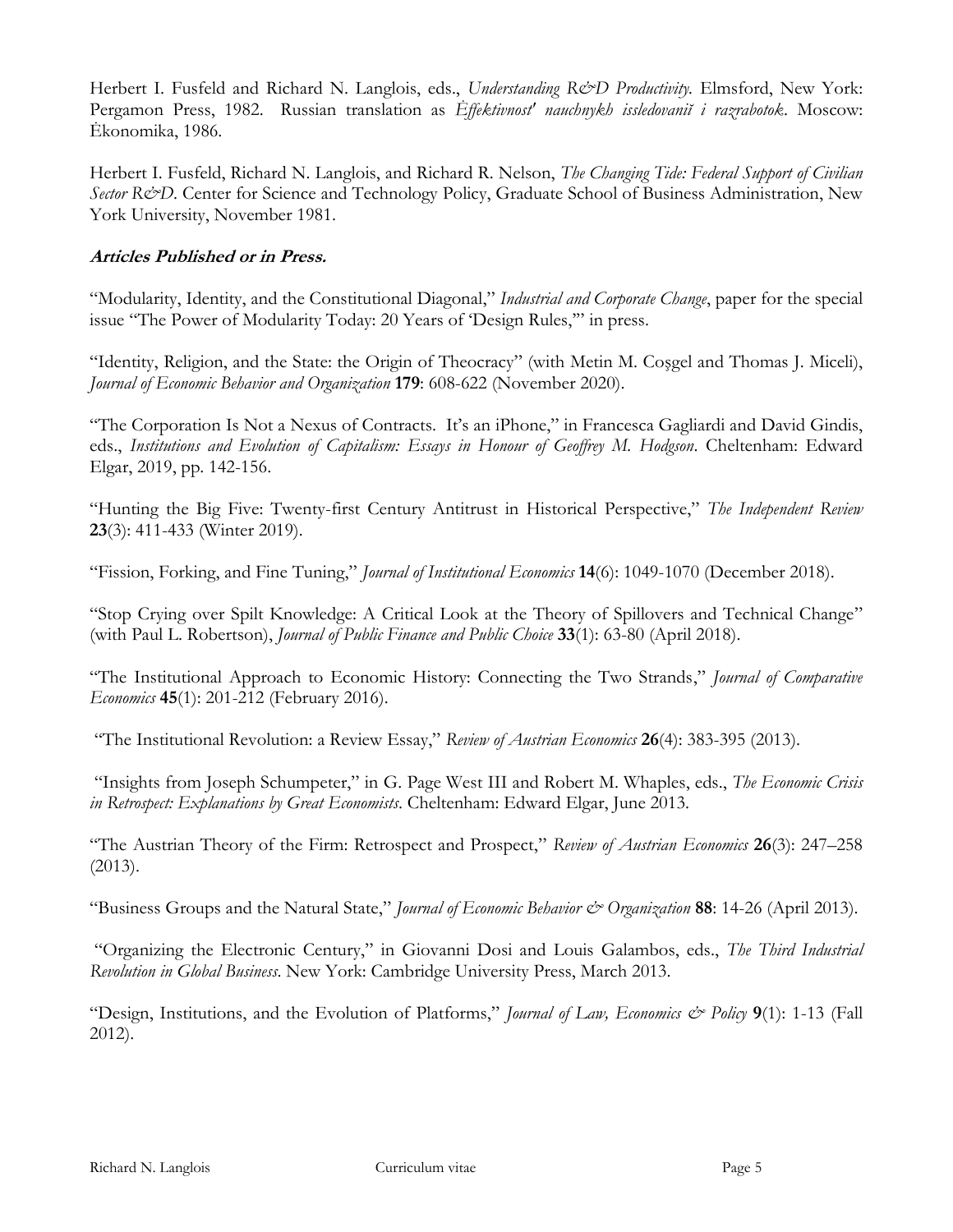"Marshall's (Real) Influence on Present-day Industrial Economics," in Tiziano Raffaelli, Tamotsu Nishizawa, and Simon Cook, eds., *Marshall, Marshallians and Industrial Economics*. London: Routledge, pp. 308-319 (2011).

"Economic Institutions and the Boundaries of Business Groups," in Asli M. Colpan, Takashi Hikino, and James R. Lincoln, eds., *Oxford Handbook of Business Groups*. Oxford: Oxford University Press, 2010.

"Innovation Processes and Industrial Districts" (with Paul L. Robertson and David Jacobson), in Giacomo Becattini, Marco Bellandi, and Lisa De Propris, eds., *The Elgar Handbook of Industrial Districts*. Cheltenham: Edward Elgar, 2008.

"Of Hackers and Hairdressers: Modularity and the Organizational Economics of Open-source Collaboration" (with Giampaolo Garzarelli), *Industry & Innovation* **15**(2): 125-143 (April 2008).

"The Entrepreneurial Theory of the Firm and the Theory of the Entrepreneurial Firm," *Journal of Management Studies* **44**(7) 1107-1124 (November 2007).

"[The Secret Life of Mundane Transaction Costs,](http://ideas.repec.org/p/uct/uconnp/2005-49.html)" *[Organization Studies](http://oss.sagepub.com/)* **27**(9): 1389–1410 (2006). (Invited "Peripheral Vision" feature.)

"[Competition through Institutional Form: the Case of Cluster Tool Standards,](http://ideas.repec.org/p/uct/uconnp/2004-10.html)" in Shane Greenstein and Victor Stango, eds., *Standards and Public Policy*. New York: Cambridge University Press, 2006, pp. 60-86.

"Chandler in a Larger Frame: Markets, Transaction Costs, and Organizational Form in History," *Enterprise*  and Society **5**(3): 355-375 (September 2004), reprinted in Walter A. Friedman and Geoffrey G. Jones, eds., *Business History*. Cheltenham: Edward Elgar, 2013.

"Schumpeter and the Obsolescence of the Entrepreneur," *Advances in Austrian Economics* **6**: 287-302 (2003).

"Strategy as Economics versus Economics as Strategy," *Managerial and Decision Economics* **24**(4): 283-290. (June-July 2003).

"[The Vanishing Hand: the Changing Dynamics of Industrial Capitalism,](http://www.sp.uconn.edu/~langlois/Vanishing.html)" *Industrial and Corporate Change* **12**(2): 351-385 (2003), reprinted in Mie Augier and David J. Teece, eds., *Fundamentals of Business Strategy*. London: Sage Publications, 2007. Italian translation in *Annali di storia dell'impresa* **14**: 59-110 (2003). Spanish translation in *Libertas* [Buenos Aires: ESEADE] **42:** 235-301 (May 2005). Chinese translation in the *Nanjing Business Review* **12**: 120-153 (2008).

"Cognitive Comparative Advantage and the Organization of Work: Lessons from Herbert Simon's Vision of the Future," *Journal of Economic Psychology* **24**: 187-207 (2003).

"Introduction to Alternative Theories of the Firm" (with Tony Fu-Lai Yu and Paul L. Robertson), in Richard N. Langlois, Tony Fu-Lai Yu, and Paul L. Robertson, eds., *Alternative Theories of the Firm*. Cheltenham: Edward Elgar, three volumes, 2003.

"Introduction: Managing in the Modular Age: Architectures, Networks, and Organizations" (with Raghu Garud and Arun Kumaraswamy), in Raghu Garud, Arun Kumaraswamy, and Richard N. Langlois, eds., *Managing in the Modular Age: Architectures, Networks and Organizations*. Oxford: Blackwell, 2002, pp. 1-11.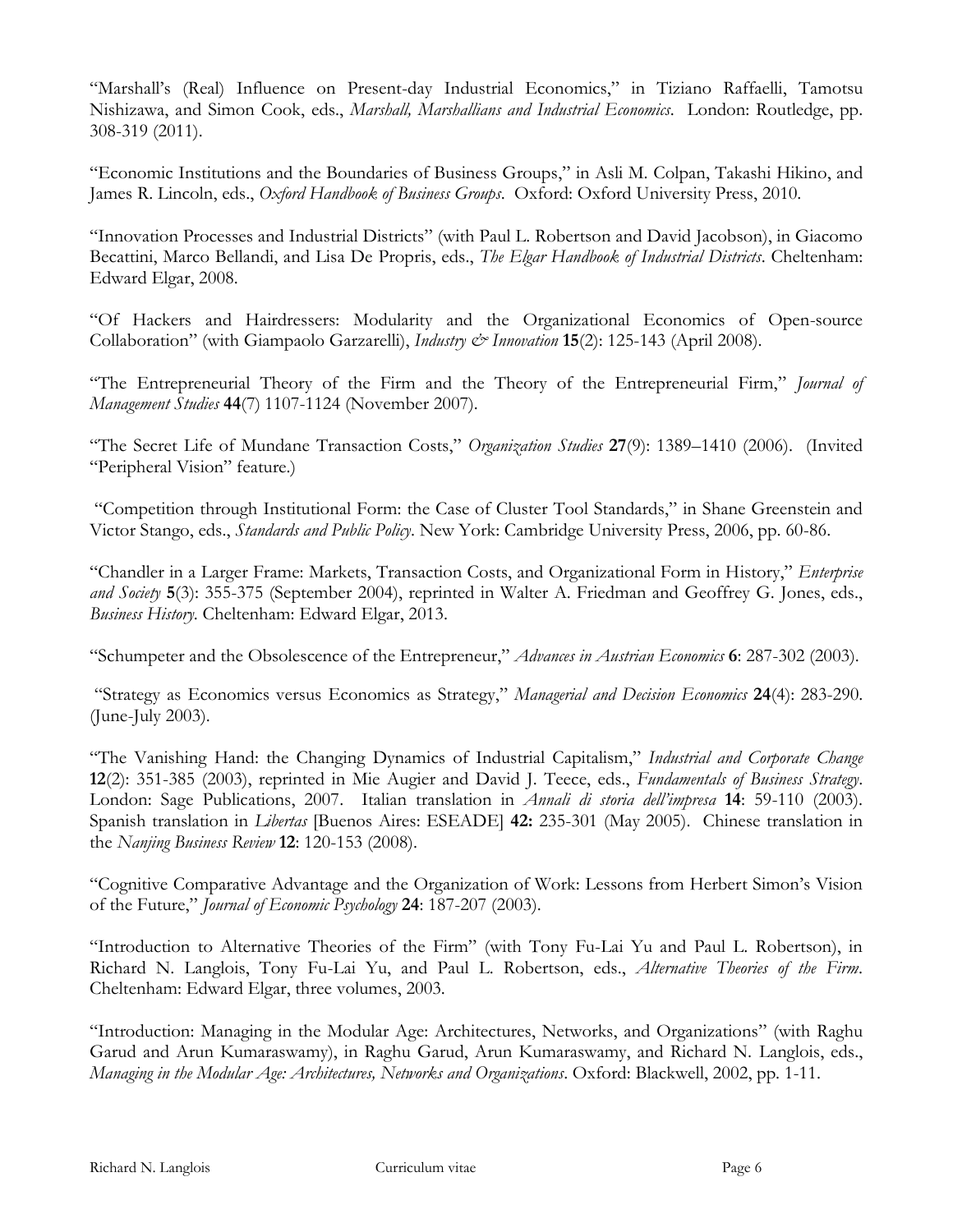"Commentary on 'Networks and Innovation in a Modular System'" (with Paul L. Robertson) in Raghu Garud, Arun Kumaraswamy, and Richard N. Langlois, eds., *Managing in the Modular Age: Architectures, Networks and Organizations*. Oxford: Blackwell Publishers, 2002, pp. 101-113.

"Modularity in Technology and Organization," *Journal of Economic Behavior and Organization* **49**(1): 19-37 (September 2002), reprinted in Nicolai Foss and Peter Klein, eds., *Entrepreneurship and the Theory of the Firm*. Cheltenham: Edward Elgar, 2002, and in Kurt Dopfer and Jason Potts, eds., *The New Evolutionary Economics*. Cheltenham: Edward Elgar, 2014.

"Digital Technology and Economic Growth: the History of Semiconductors and Computers," in Benn Steil, David Victor, and Richard R. Nelson, eds., *Technological Innovation and Economic Performance*. Princeton: Princeton University Press for the Council on Foreign Relations, 2002, pp. 265-284.

"Kirznerian Entrepreneurship and the Nature of the Firm," *Journal des Economistes et des Etudes Humaines* **12**(1), March 2002.

"Knowledge and Meliorism in the Evolutionary Theory of F. A. Hayek" (with Müfit Sabooglu), in Kurt Dopfer, ed., *Evolutionary Economics: Program and Scope*. Dordrecht: Kluwer Academic Publishers, 2001, pp. 231-251.

"[Organizations and Language Games](http://ipsapp009.lwwonline.com/content/getfile/4987/16/3/abstract.htm)" (with Roger Koppl), *Journal of Management and Governance* **5**(3-4): 287-305 (2001).

"Technological Standards, Innovation, and Essential Facilities: Toward a Schumpeterian Post-Chicago Approach," in Jerry Ellig, ed., *Dynamic Competition and Public Policy: Technology, Innovation, and Antitrust Issues.* New York: Cambridge University Press, 2001, pp. 193-228.

"Standards, Modularity, and Innovation: the Case of Medical Practice" (with Deborah A. Savage), in Raghu Garud and Peter Karnøe, eds., *Path Dependence and Path Creation.* Hillsdale: Lawrence Erlbaum, 2001, pp. 149-168.

"Knowledge, Consumption, and Endogenous Growth," *Journal of Evolutionary Economics* **11**(1): 77-93 (January 2001), reprinted in Ulrich Witt, ed., *Escaping Satiation: the Demand Side and Economic Growth*. Berlin: Springer-Verlag, 2001, pp. 97-113. Translated into Russian and reprinted in Vladimir Maevsky, ed., *Selected Articles from Journal of Evolutionary Economics*. Moscow: Editions "Delo" for the Institute of Economics, Russian Academy of Science.

"Strategy and Circumstance: the Response of American Firms to Japanese Competition in Semiconductors, 1980-1995" (with W. Edward Steinmueller), *Strategic Management Journal* **21**: 1163-1173 (2000), reprinted in Constance E. Helfat, ed., *The Strategic Management Society Blackwell Handbook of Organizational Capabilities*. Oxford: Blackwell Publishing, 2003, pp. 326-340.

"Capabilities and Vertical Disintegration in Process Technology: The Case of Semiconductor Fabrication Equipment," in Nicolai J. Foss and Paul L. Robertson, eds., *Resources, Technology, and Strategy*. London: Routledge, 2000, pp. 199-206.

"The Evolution of Competitive Advantage in the Worldwide Semiconductor Industry, 1947-1996" (with W. Edward Steinmueller), in David C. Mowery and Richard R. Nelson, eds., *The Sources of Industrial Leadership*. New York: Cambridge University Press, 1999, pp. 19-78.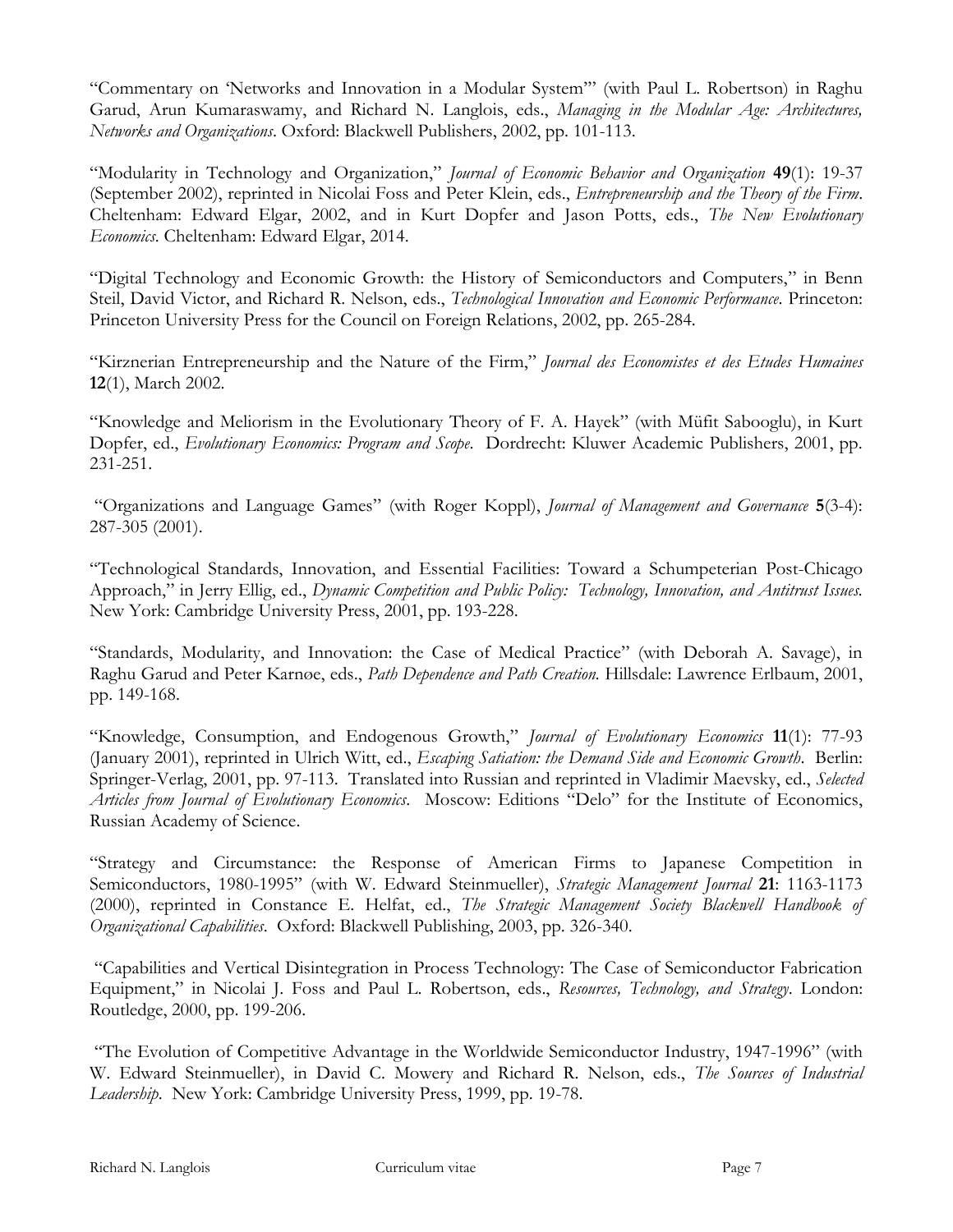"Scale, Scope, and the Reuse of Knowledge," in Sheila C. Dow and Peter E. Earl, eds., *Economic Organization and Economic Knowledge: Essays in Honour of Brian J. Loasby.* Cheltenham: Edward Elgar, 1999, pp. 239-254.

"The Coevolution of Technology and Organization in the Transition to the Factory System," in Paul L. Robertson, ed., *Authority and Control in Modern Industry.* London: Routledge, 1999, pp. 45-72.

"Capabilities and Governance: the Rebirth of Production in the Theory of Economic Organization" (with Nicolai J. Foss), *Kyklos* **52**(2): 201-218 (1999), reprinted in Richard N. Langlois, Tony Fu-Lai Yu, and Paul L. Robertson, eds., *Alternative Theories of the Firm*. Cheltenham: Edward Elgar, 2002, Volume I, and in John C. Wood and Michael C. Wood, eds., *Alfred Chandler: Critical Evaluations*. London: Routledge, 2007.

"The Organization of Consumption" (with Metin M. Coşgel), in Marina Bianchi, ed., *The Active Consumer: Novelty and Surprise in Consumer Choice*. London: Routledge, 1998, pp. 107-121.

"Personal Capitalism as Charismatic Authority: the Organizational Economics of a Weberian Concept," *Industrial and Corporate Change* **7**: 195-214 (1998).

"Schumpeter and Personal Capitalism," in Gunnar Eliasson and Christopher Green with Charles McCann, eds., *Microfoundations of Economic Growth: A Schumpeterian Perspective.* Ann Arbor: University of Michigan Press, 1998, pp. 57-82.

"Capabilities and the Theory of the Firm," in Nicolai J. Foss and Brian J. Loasby, eds., *Economic Organization, Capabilities and Co-ordination: Essays in Honour of G.B. Richardson*. London: Routledge, 1998, pp. 183-203.

"Rule-following, Expertise, and Rationality: a New Behavioral Economics?" in Kenneth Dennis, ed., *Rationality in Economics: Alternative Perspectives.* Dordrecht: Kluwer Academic Publishers, 1998, pp. 55-78, reprinted in Massimo Egidi and Salvatore Rizzello, eds., *Cognitive Economics*. Cheltenham: Edward Elgar, 2004.

"Transaction Costs, Production Costs, and the Passage of Time," in Steven G. Medema, ed., *Coasean Economics: Law and Economics and the New Institutional Economics.* Dordrecht: Kluwer Academic Publishers, 1997, pp. 1-21.

"Cognition and Capabilities: Opportunities Seized and Missed in the History of the Computer Industry," in Raghu Garud, Praveen Nayyar, and Zur Shapira, eds., *Technological Innovation: Oversights and Foresights.* New York: Cambridge University Press, 1997, pp. 71-94.

"Cognition, Redundancy, and Learning in Organizations" (with Pierre Garrouste), *Economics of Innovation and New Technology* **4**: 287-299 (1997).

"Spinning Off and Spinning On(?): The Federal Government Role in the Development of the U.S. Computer Software Industry" (with David C. Mowery), *Research Policy* **25**: 947-966 (1996).

"The Federal Government Role in the Development of the American Software Industry: An Assessment" (with David C. Mowery), chapter 3 in David C. Mowery, ed., *The International Computer Software Industry: A Comparative Study of Industrial Evolution and Structure*. New York: Oxford University Press, 1996.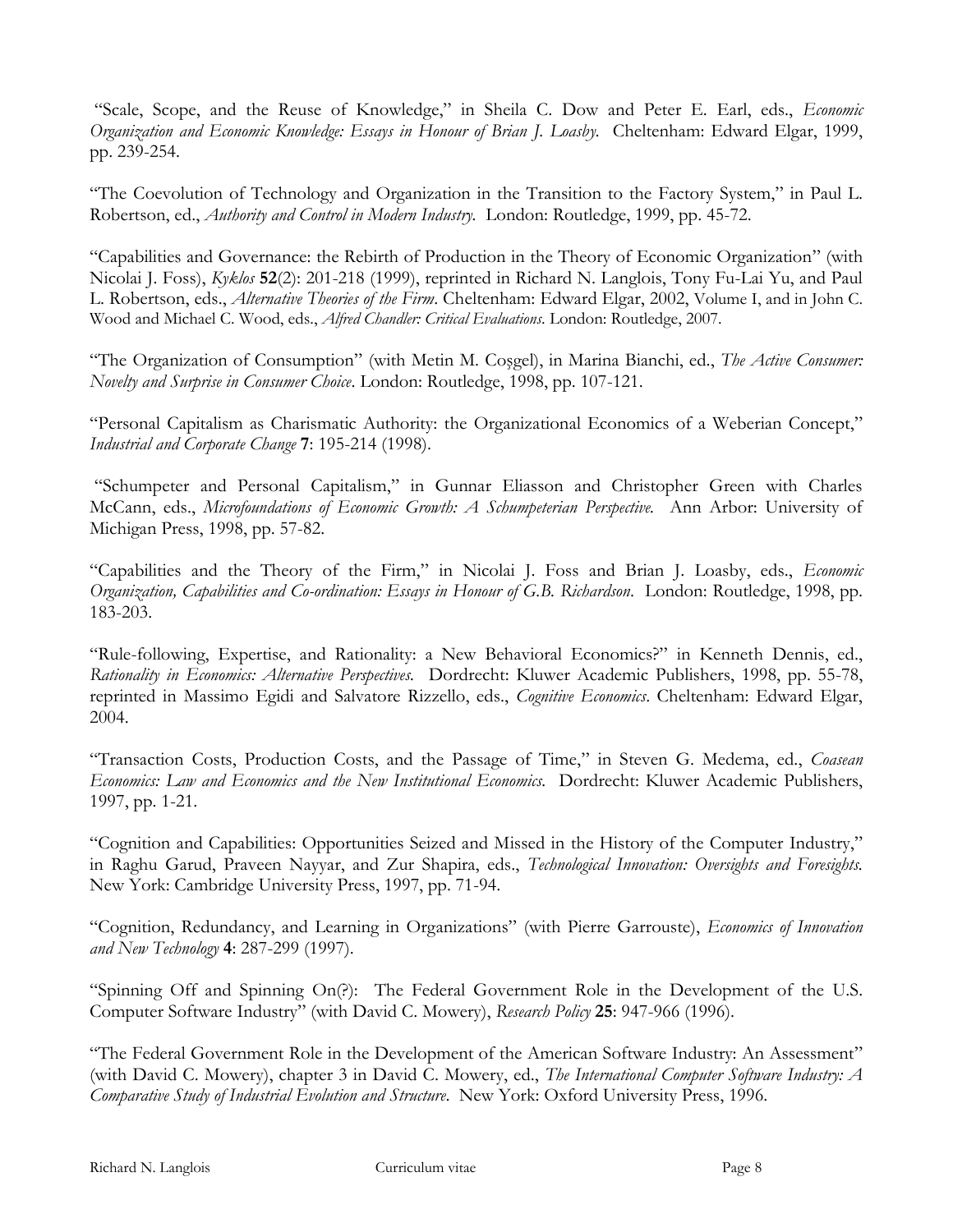"Do Firms Plan?" *Constitutional Political Economy* **6**(3): 247-261 (1995). Author's translation into French as "La Firme planifie-t-elle?" reprinted in Pierre Garrouste, ed., *Les frontières de la firme*, Paris: Economica, 1997, pp. 61-80. Also translated into Spanish and reprinted as "¿Planifican las empresas?" *Libertas* [Buenos Aires: ESEADE] **26**: 47-70 (May 1997).

"Capabilities and Coherence in Firms and Markets," in Cynthia A. Montgomery, ed., *Resource-based and Evolutionary Theories of the Firm: Towards a Synthesis.* Dordrecht: Kluwer Academic Publishers, 1995, pp. 71- 100.

"Innovation, Networks, and Vertical Integration" (with Paul L. Robertson), *Research Policy* **24**: 543-562 (July 1995), reprinted in John Storey, ed., *The Management of Innovation*. Cheltenham: Edward Elgar, 2004.

"Institutions, Inertia, and Changing Industrial Leadership" (with Paul L. Robertson), *Industrial and Corporate Change* **3**(2): 359-378 (1994).

"When Do Ideas Matter? A Study in the Natural Selection of Social Games" (with Roger Koppl), *Advances in Austrian Economics*, Volume 1, 1994, pp. 81-104.

"What Is Evolutionary Economics?" (with Michael J. Everett), chapter 2 in Lars Magnusson, ed., *Evolutionary and Neo-Schumpeterian Approaches to Economics.* Dordrecht: Kluwer Academic Publishing, 1994, pp. 11-47.

"Business Organization as a Coordination Problem: Toward A Dynamic Theory of the Boundaries of the Firm" (with Paul L. Robertson), *Business and Economic History* 22(1): 31-41 (Fall 1993), reprinted in Richard N. Langlois, Tony Fu-Lai Yu, and Paul L. Robertson, eds., *Alternative Theories of the Firm*. Cheltenham: Edward Elgar, 2002, Volume III.

"Frank Knight on Risk, Uncertainty, and the Firm: A New Interpretation" (with Metin Coşgel), *Economic Inquiry* **31:** 456-465 (July 1993).

"Optimization, Rule Following, and the Methodology of Situational Analysis" (with László Csontos), in Uskali Mäki, Bo Gustafsson, and Christian Knudsen, eds., *Rationality, Institutions, and Economic Methodology.* London: Routledge, 1993, pp. 113-132.

"External Economies and Economic Progress: The Case of the Microcomputer Industry," *Business History Review* **66**(1): 1-50 (Spring 1992), reprinted in William Lazonick and William Mass, eds., *Organizational Capability and Competitive Advantage.* Cheltenham: Edward Elgar (1995). **(Winner of the Newcomen Award for the best article in Business History Review in 1992.)**

"Modularity, Innovation, and the Firm: the Case of Audio Components" (with Paul L. Robertson), in Frederick M. Scherer and Mark Perlman, eds., *Entrepreneurship, Technological Innovation, and Economic Growth: Studies in the Schumpeterian Tradition.* Ann Arbor: University of Michigan Press, 1992, pp. 321-342.

"Complexity, Genuine Uncertainty, and the Theory of Organization" (with Michael J. Everett), *Human Systems Management* **11**(2): 67-75 (1992).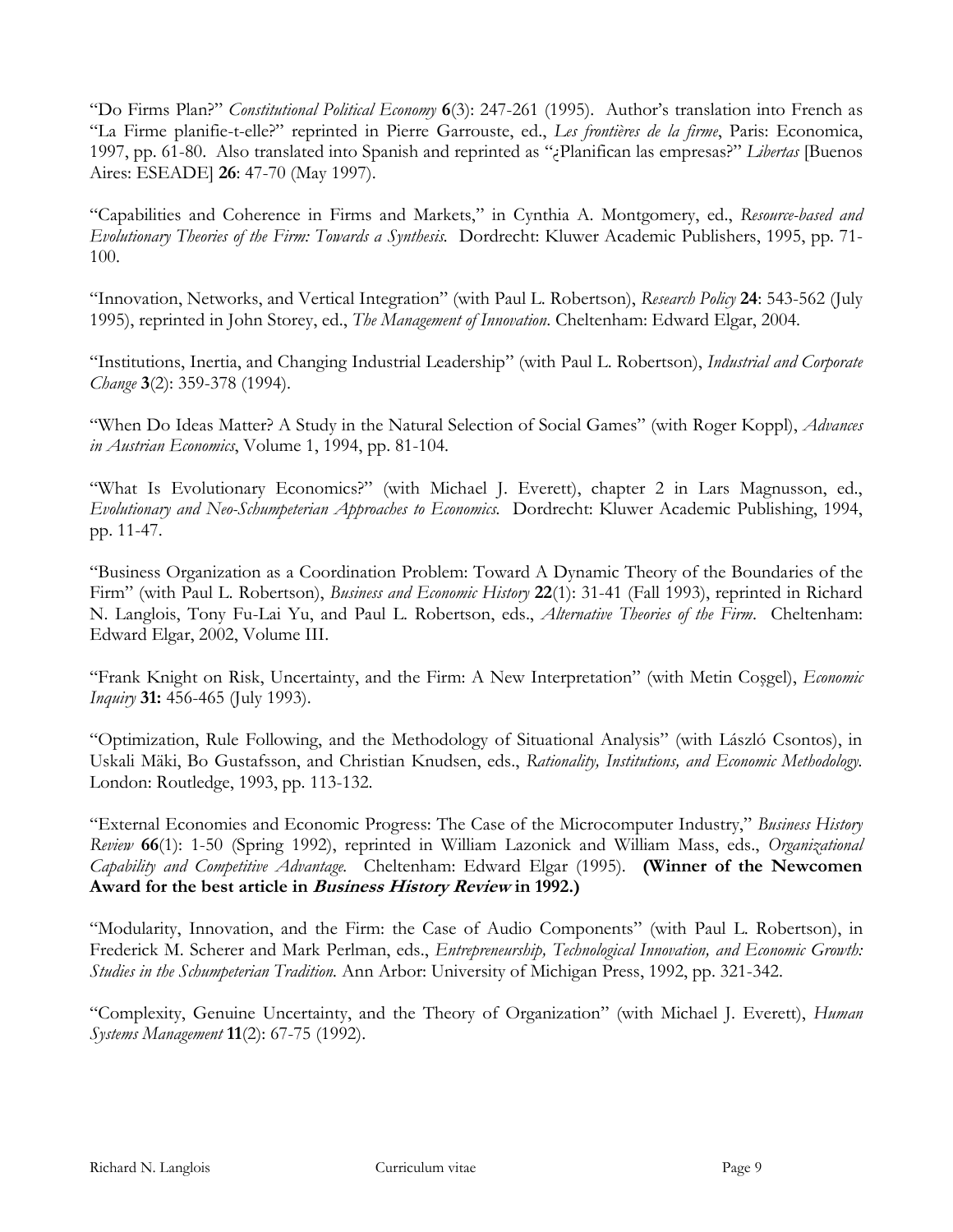"Networks and Innovation in a Modular System: Lessons from the Microcomputer and Stereo Component Industries" (with Paul L. Robertson), *Research Policy* **21**(4): 297-313 (1992), reprinted in Raghu Garud, Arun Kumaraswamy, and Richard Langlois, eds., *Managing the Modular Age: Architectures, Networks and Organizations*. Oxford: Blackwell Publishers, 2002, pp. 78-100, and in Shane Greenstein, ed., *Computing*. Cheltenham: Edward Elgar, 2006.

"Transaction-Cost Economics in Real Time," *Industrial and Corporate Change* **1**(1): 99-127 (1992), reprinted in Nicolai J. Foss, ed., *Resources, Firms, and Strategies: A Reader in the Resource-Based Perspective.* Oxford: Oxford University Press, 1997, pp. 286-305, and in Mie Augier and David Teece, eds., *Fundamentals of Business Strategy*. London: Sage Publications, 2007.

"Orders and Organizations: Toward an Austrian Theory of Social Institutions," in Bruce Caldwell and Stephan Böhm, eds., *Austrian Economics: Tensions and New Directions.* Dordrecht: Kluwer Academic Publishers, 1992, pp. 165-83.

"The Capabilities of Industrial Capitalism," *Critical Review* **5**(4): 513-530 (Fall 1991).

"Fritz Machlup and Marginalism: A Reevaluation" (with Roger Koppl), *Methodus* **3**(2): 86-102 (December 1991).

"Creating External Capabilities: Innovation and Vertical Disintegration in the Microcomputer Industry," *Business and Economic History* **19**: 93-102 (1990).

"Contract, Competition, and Efficiency," *Brooklyn Law Review* **55**(3): 831-845 (Fall 1989).

"Explaining Vertical Integration: Lessons from the American Automobile Industry" (with Paul L. Robertson), *Journal of Economic History* **49**(2): 361-375 (June 1989), reprinted in Mark Casson, ed., *The Theory of the Firm*. Cheltenham: Edward Elgar, 1996, and in Nicolai J. Foss, ed., *The Theory of the Firm: Critical Perspectives*. London: Routledge, 1999.

"What Was Wrong with the 'Old' Institutional Economics? (And What Is Still Wrong with the 'New'?)" *Review of Political Economy* **1**(3): 272-300 (November 1989). Translated into Danish and reprinted in Christian Knudsen, ed., *Institutionalismen i Samfundsvidenskaberne.* Copenhagen: Samfundslitteratur, 1989, pp. 9-43. Also reprinted in Wojciech W. Gasparski, J. Lee Auspitz, Marek K. Mlicki, and Klemens Szaniawski, eds., *Praxiologies and the Philosophy of Economics*. New Brunswick: Transaction Books, 1992, pp. 389-420, and in Sandye Gloria-Palermo, Peter Boettke, and Stephan Böhm, eds., *Modern Austrian Economics*, Volume 3, London: Pickering and Chatto, 2002.

"Economic Change and the Boundaries of the Firm," *Journal of Institutional and Theoretical Economics* **144**(4): 635-657 (1988), reprinted in Bo Carlsson, ed., *Industrial Dynamics: Technological, Organizational, and Structural Changes in Industries and Firms.* Dordrecht: Kluwer Academic Publishers, 1989; in Geoffrey Hodgson, ed., *The Economics of Institutions*. Cheltenham: Edward Elgar, 1993; and in Richard N. Langlois, Tony Fu-Lai Yu, and Paul L. Robertson, eds., *Alternative Theories of the Firm*. Cheltenham: Edward Elgar, 2002, Volume III.

"Are Economic Models Applicable to Politics?" *Economia delle Scelte Pubbliche/Journal of Public Finance and Public Choice* 1988(2): 83-93 (Summer 1988).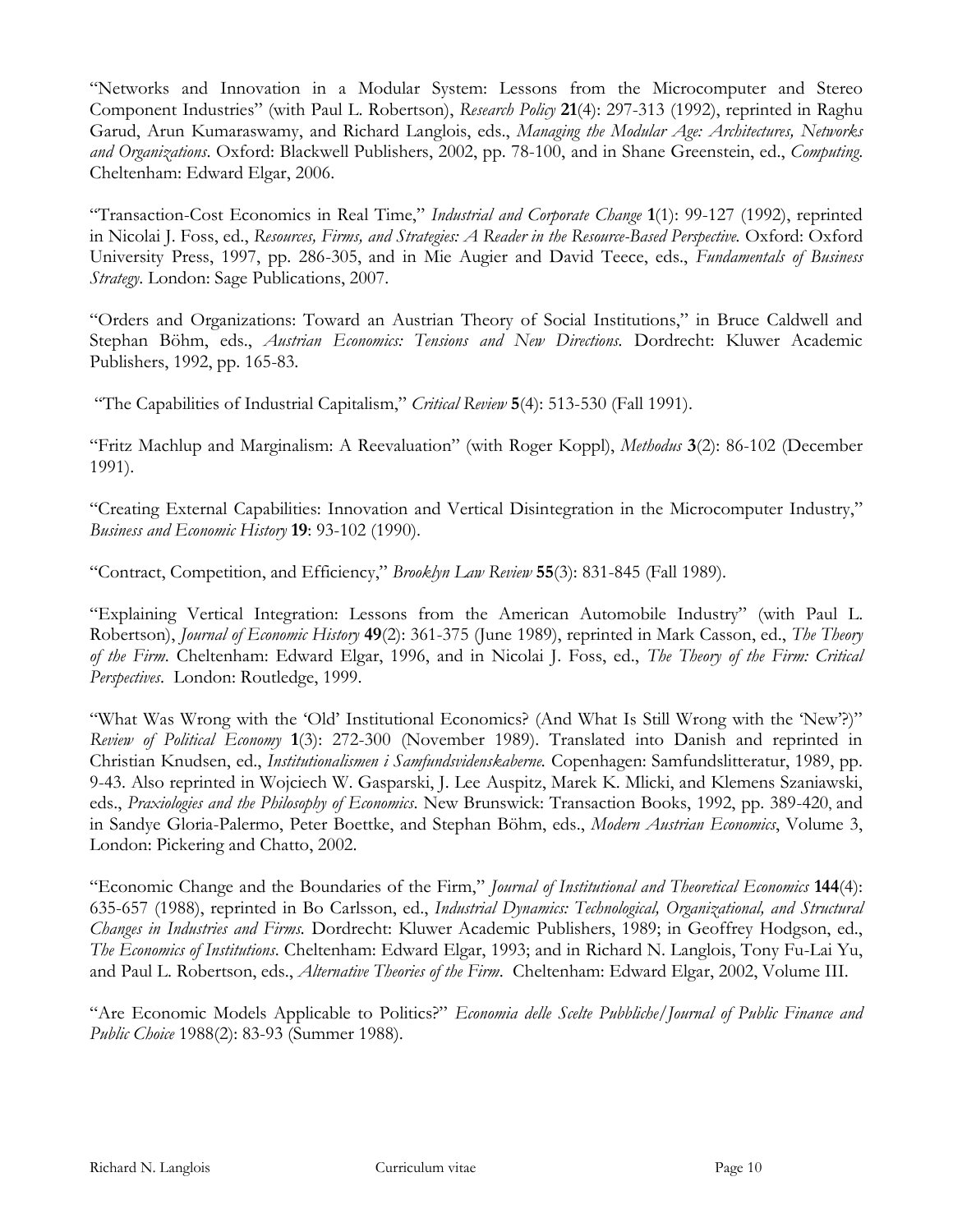"The New Institutional Economics: An Introductory Essay," in R. N. Langlois, ed., *Economics as a Process: Essays in the New Institutional Economics.* New York: Cambridge University Press, pp. 1-25 (1986). (Translated into Japanese for a volume edited by Ken-ichi Imai and published by NTT Shuppan.)

"Rationality, Institutions, and Explanation," in R. N. Langlois, ed., *Economics as a Process: Essays in the New Institutional Economics.* New York: Cambridge University Press, pp. 225-55 (1986), reprinted in Sandye Gloria-Palermo, Peter Boettke, and Stephan Böhm, eds., *Modern Austrian Economics*, Volume 3, London: Pickering and Chatto (2002), and in Massimo Egidi and Salvatore Rizzello, eds., *Cognitive Economics*. Cheltenham: Edward Elgar, 2004.

"Coherence and Flexibility: Social Institutions in a World of Radical Uncertainty," in Israel Kirzner, ed., *Subjectivism, Intelligibility, and Economic Understanding: Essays in Honor of the Eightieth Birthday of Ludwig*  Lachmann. New York: New York University Press, pp. 171-191 (1986), reprinted in Sandye Gloria-Palermo, Peter Boettke, and Stephan Böhm, eds., *Modern Austrian Economics*, Volume 3, London: Pickering and Chatto (2002).

"Knowledge and Rationality in the Austrian School: An Analytical Survey," *Eastern Economic Journal* **9**(4): 309-330 (1985), reprinted in John Cunningham Wood and Ronald N. Woods, eds., *Friedrich A. Hayek: Critical Assessments.* Volume 4. Critical Assessments of Contemporary Economists. London: Routledge, pages 118-40 (1991), and in Massimo Egidi and Salvatore Rizzello, eds., *Cognitive Economics*. Cheltenham: Edward Elgar, 2004.

"From the Knowledge of Economics to the Economics of Knowledge: Fritz Machlup on Methodology and on the 'Knowledge Society,'" *Research in the History of Economic Thought and Methodology* **3**: 225-235 (1985).

"Internal Organization in a Dynamic Context: Some Theoretical Considerations," in M. Jussawalla and H. Ebenfield, eds., *Communication and Information Economics: New Perspectives.* Amsterdam: North-Holland, pp. 23-49 (1984).

"Industrial Innovation Policy: Lessons from American History" (with Richard R. Nelson), *Science* **219**: 814- 818 (18 February 1983), reprinted in Thomas E. Petri *et al.*, eds., *National Industrial Policy: Solution or Illusion?* Boulder: Westview Press, pp. 85-96 (1984), and in Michael L. Tushman and William L. Moore, eds., *Readings in the Management of Innovation*, 2nd ed., Cambridge: Ballinger, pp. 661-669 (1988).

"Systems Theory, Knowledge, and the Social Sciences," in Fritz Machlup and Úna Mansfield, eds., *The Study of Information: Interdisciplinary Messages*, New York: John Wiley, pp. 581-600 (1983).

"The Market Process: An Evolutionary View," *Market Process* **1**(2), Summer 1983, reprinted in Peter J. Boettke and David L. Prychitko, eds., *The Market Process: Essays in Contemporary Austrian Economics.* Cheltenham: Edward Elgar, 1994.

"Systems Theory and the Meaning of Information," *Journal of the American Society for Information Science* **33**(6): 395-399 (November 1982).

"Austrian Economics as Affirmative Science," in Israel M. Kirzner, ed., *Method, Process, and Austrian Economics: Essays in Honor of Ludwig von Mises*, Lexington, MA: D.C. Heath, pp. 75-84 (1982).

"Cost-Benefit Analysis, Environmentalism, and Rights," *The Cato Journal* **2**(1): 279-300 (Spring 1982).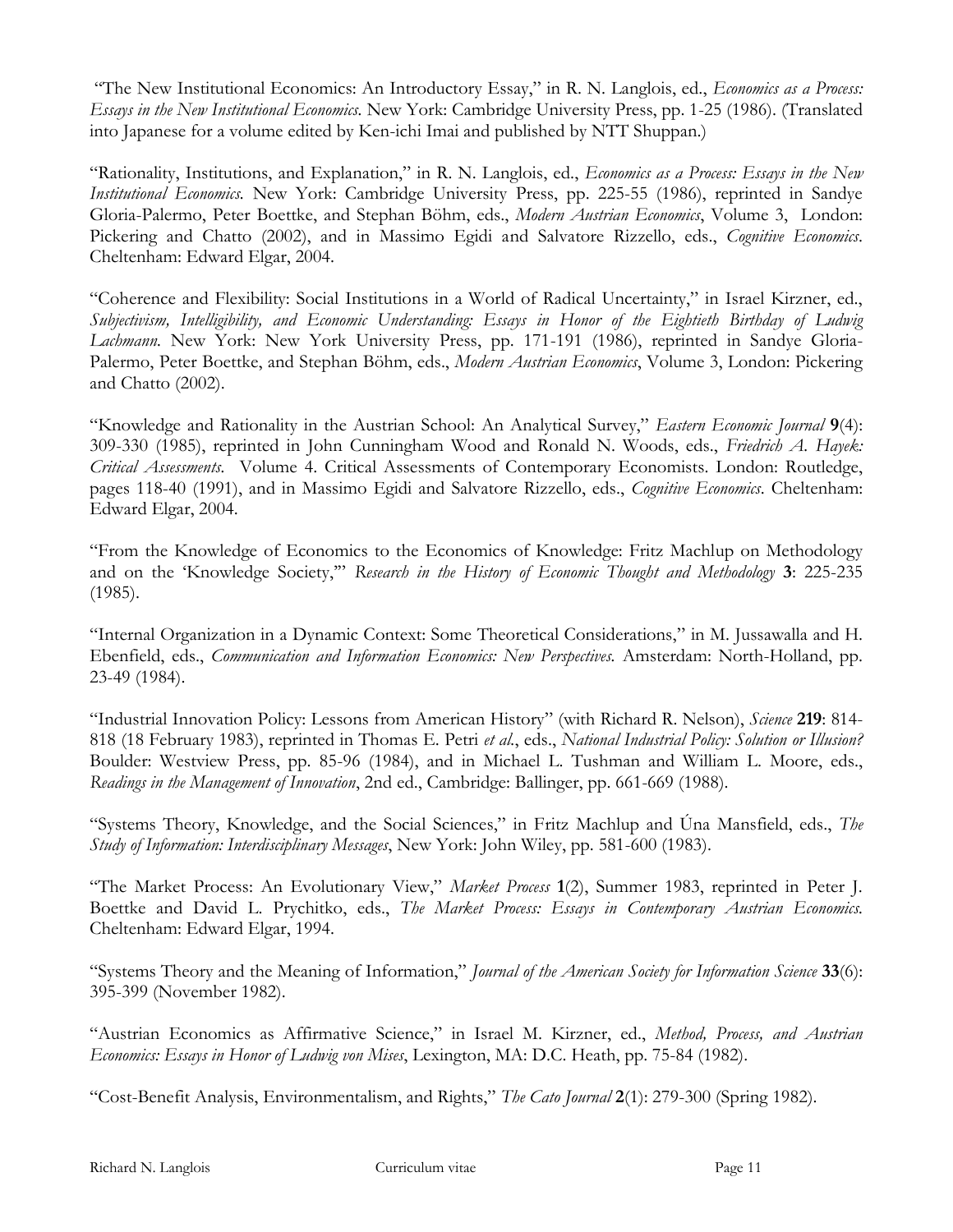## **Book reviews and shorter pieces:**

"Potential Competition as Process and Structure," *CPI Antitrust Chronicle*, February 2022.

"Introduction to the Oliver E. Williamson Memorial Issue," *Journal of Institutional Economics* **18**(2): 175-180 (2022).

"Expertise, the Administrative State, and Corporate Governance: a Comment on Koppl," *Cosmos + Taxis* **7**(1+2): 30-38 (2019).

"Institutions for Getting Out of the Way: a Comment on McCloskey," *Journal of Institutional Economics* **12**(1): 53-61 (2016).

"Comment on '[Technological Revolutions and the Evolution of Industrial Structures](http://www.bepress.com/cas/vol3/iss2/art7)' (by Giovanni Dosi, Alfonso Gambardella, [Marco Grazzi, and Luigi Orsenigo\),](http://www.bepress.com/cas/vol3/iss2/art7)" *Capitalism and Society* **3**(2): Article 7 (2008).

Book review of Thomas K. McCraw*, Prophet of Innovation: Joseph Schumpeter and Creative Destruction*, EH.Net Economic History Services, November 14, 2007.

"Industrial Economics," entry for *The Elgar Companion to Alfred Marshall*, edited by Tiziano Raffaelli, Marco Dardi, and Giacomo Becattini. Cheltenham: Edward Elgar, 2006, pp. 658-663.

Entry on Fritz Machlup, in Ross Emmett, ed., *Biographical Dictionary of American Economists*. London: Continuum International Publishing, 2006.

Entry on "Information," in Jens Beckert and Milan Zafirovsky, eds., *International Encyclopedia of Economic Sociology*. London: Routledge, 2005.

"Comment on 'Group Selection and Methodological Individualism: Compatible and Complementary' by Douglas Glen Whitman," *Advances in Austrian Economics* **7**:261-265 (2004)

Entry on the Computer Industry for the *Oxford Encyclopedia of Economic History* (Joel Mokyr, editor), 2003.

"Strategy and the Market Process: Introduction to the Special Issue," *Managerial and Decision Economics* 22: 163-168 (2001), special issue on "[Strategy and the Market Process](http://www.sp.uconn.edu/~langlois/MDE.html)" (R. N. Langlois, guest editor).

Foreword to Tony Fu-Lai Yu, *Firms, Governments, and Economic Change: An Entrepreneurial Perspective*. Cheltenham: Edward Elgar, 2001.

Entry on Rationality in Economics, *International Encyclopedia of Business & Management*, 2nd edition. London: Thompson Learning, 2001.

Biographical entry in Mark Blaug, ed., *Who's Who in Economics.* Cheltenham: Edward Elgar, third edition, 1999.

Entry on the computer industry in Robert Ferrell and Joan Hoff, eds., Supplement to Scribner's *Dictionary of American History*. Lakeville, CT: American Reference Publishing Co., 1996.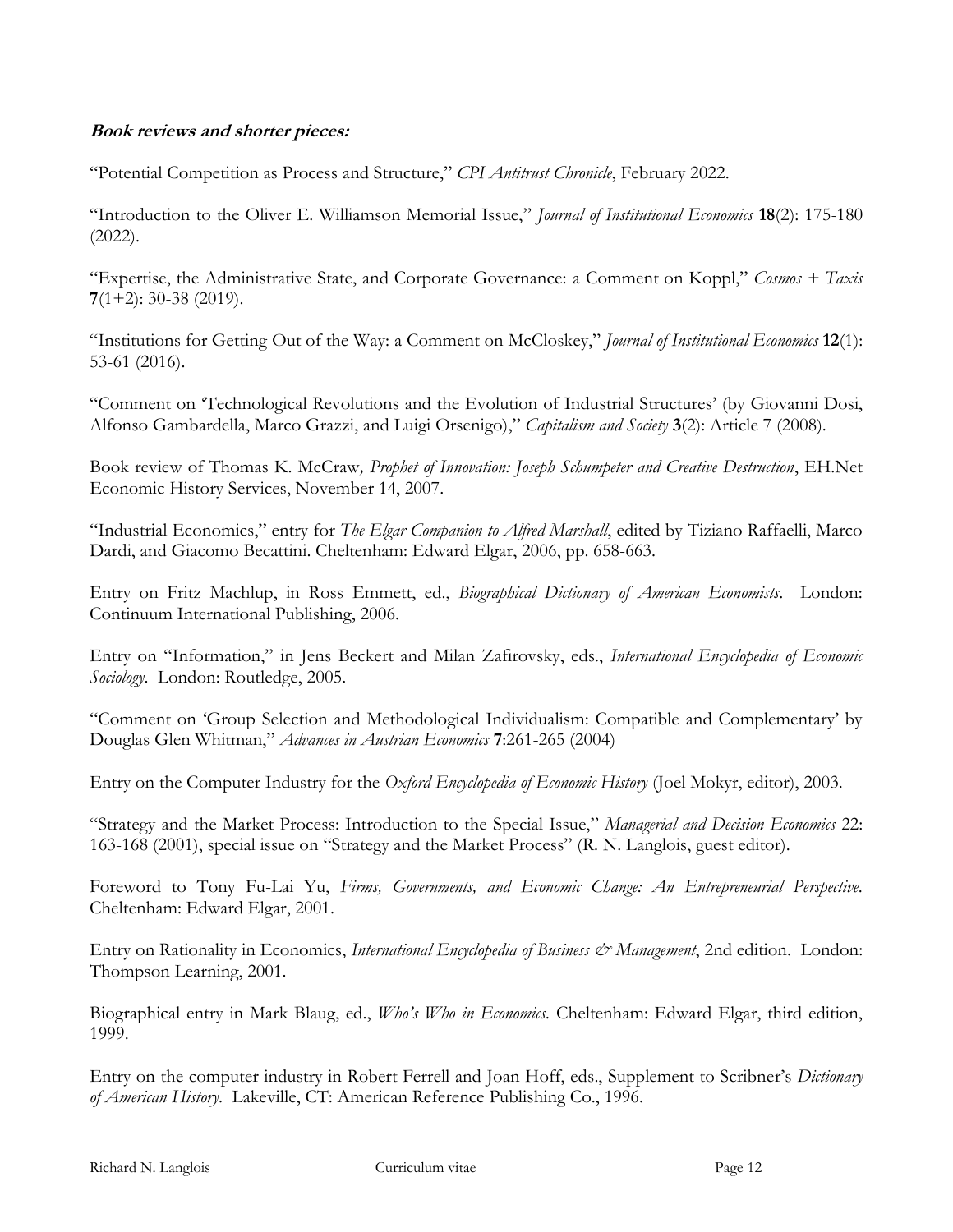Entries on "The New Institutional Economics," "The Boundaries of the Firm," and "Risk and Uncertainty" for Peter J. Boettke, ed., *The Elgar Companion to Austrian Economics.* Cheltenham: Edward Elgar, 1994.

"Bounded Rationality and Behavioralism: A Clarification and Critique," invited note for a symposium in *The Journal of Institutional and Theoretical Economics* 146(4): 691-695 (December 1990), reprinted in Claude Ménard, ed., *The International Library of the New Institutional Economics*. Cheltenham: Edward Elgar, in preparation.

"On the Reception of Noise: A Rejoinder," in Fritz Machlup and Úna Mansfield, eds., *The Study of Information: Interdisciplinary Messages.* New York: John Wiley, pp. 631-637 (1983).

"Can Mathematical Systems Be Concrete?" in Fritz Machlup and Úna Mansfield, eds., *The Study of Information: Interdisciplinary Messages.* New York: John Wiley, pp. 551-554 (1983).

Eighteen book reviews in eleven journals, including *Journal of Economic Literature* (5), *Journal of Economic Behavior and Organization* (3), *The Public Interest* (2), *Southern Economic Journal*, *Journal of Economic History*, *Business History Review*, *Journal of Institutional and Theoretical Economics*, *Economics and Philosophy*, *Constitutional Political Economy, Managerial and Decision Economics*, and *Public Choice.*

## **Unpublished**.

"[Disintermediation: the Rise of the Personal Computer and the Internet in the Late Twentieth Century,](https://ideas.repec.org/p/uct/uconnp/2021-12.html)" Working Paper 2021-12, Department of Economics, University of Connecticut, July 2021.

"'An Elephants' Graveyard'[: the Deregulation of American Industry in the Late Twentieth Century,](https://ideas.repec.org/p/uct/uconnp/2021-11.html)" Working Paper 2021-11, Department of Economics, University of Connecticut, July 2021.

"[R&D and the American Corporation before World War II](https://ideas.repec.org/p/uct/uconnp/2019-19.html)," Working Paper 2019-19, Department of Economics, University of Connecticut, November 2019.

"The [Fisher Body Case and Organizational Economics](https://ideas.repec.org/p/uct/uconnp/2018-13.html)," Working Paper 2018-13, Department of Economics, University of Connecticut, July 2018.

"[Antitrust: Where Did It Come from and What Did It Mean](https://ideas.repec.org/p/uct/uconnp/2016-07.html)?" Working Paper 2016-07, Department of Economics, University of Connecticut, September 2016.

"Bursting Boilers and the Federal Power Redux: How Effective Was Federal Regulation on the Western Rivers?" (with David J. Denault and Samson M. Kimenyi). Paper presented at the Economic History Seminar, Northwestern University, May 26, 1994.

"Uncertainty and the Origin of Predictable Behavior: Heiner Reexamined" (with Thomas J. Miceli), Working Paper 91-1500, Department of Economics, University of Connecticut, 1991.

"[Science, Technology, and Public Policy: Lessons from the Classicals](https://richard-langlois.uconn.edu/wp-content/uploads/sites/1617/2016/10/classicals.pdf)," paper presented at the American Economic Association annual meeting, December 28, 1986, New Orleans.